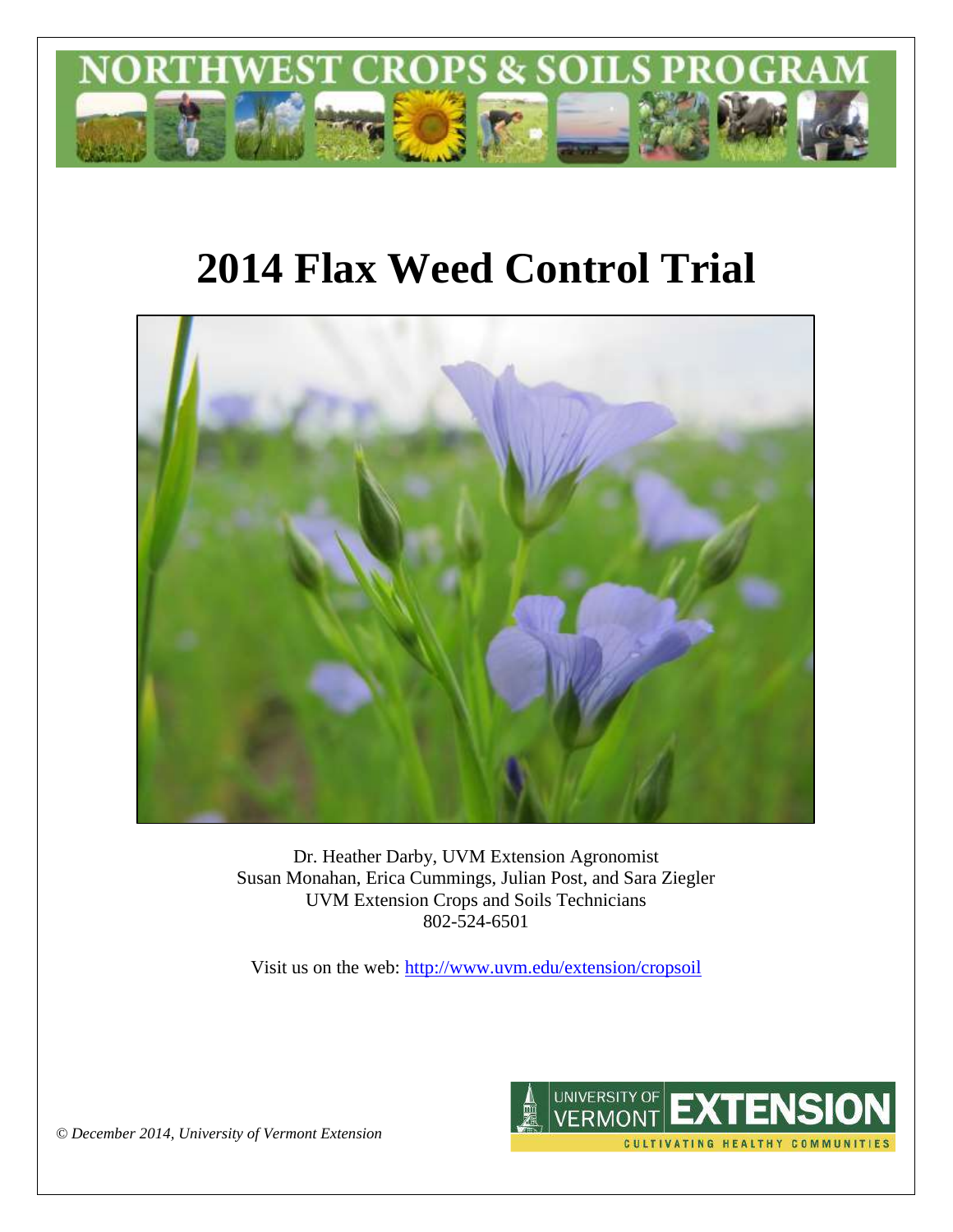#### **2014 FLAX WEED CONTROL TRIAL**

Dr. Heather Darby, University of Vermont Extension heather.darby[at]uvm.edu

Flax (*Linum usitatissimum* L.) is a multi-purpose crop grown for its fiber, oil (linseed oil), and meal. The majority of production occurs in the Dakotas, Minnesota, and Montana. Recently there has been interest in growing flax in the northeast, both for human consumption and for animal feed, for its high levels of heart-healthy omega-3 fatty acids. Flax is a spring annual that is usually planted as early as the ground can be worked. However, one of the main challenges to successfully growing flax is weed control. Flax plants compete poorly with fast growing weeds due to its relatively short height (between 12 and 36 inches when mature) and tiny leaves. This trial was initiated to see if management, including different row spacing and cultivation, would affect weed densities in flax and improve yields.

## **MATERIALS AND METHODS**

This trial was planted at Borderview Research Farm in Alburgh, VT on 9-May 2014. General plot management is listed in Table 1. The previous crop was corn with rye cover crop. The field was disked and spike tooth harrowed prior to planting. Plots were seeded with variety 'Rahab 94' at a seeding rate of 50 lbs acre<sup>-1</sup>. The experimental design was a randomized complete block with four replications. Four weed control techniques were compared against a control of standard 6" row spacing and no cultivation (Table 2). The narrow row treatment was planted with a Kverneland grain drill at 4.5" row spacing. The wide row treatment was also planted with a Kverneland grain drill (by plugging every other hole in the hopper for 9" row spacing) and cultivated with a Schmotzer hoe on 9-Jun. The tine-weed treatment was planted with a Great Plains grain drill at 6" row spacing and tine-weeded on 2-Jun. The inter-seed treatment was planted with a Great Plains grain drill at standard 6" row spacing with the addition of Ladino white clover at 6 lbs. acre<sup>-1</sup> and Laura Meadow Fescue at 12 lbs.  $\arccos 1$  on 15-May.

Annual and perennial broadleaf and grass weeds were counted before and after cultivation on 2-Jun for tine-weeding and 9-Jun for Schmotzer hoeing. Flax plots were cut and swathed on 22-Aug and picked up with an Almaco SPC50 small plot combine on 26-Aug 2014. The harvest area was 5' x 20'. Seed was cleaned with a small Clipper M2B cleaner (A.T. Ferrell, Bluffton, IN). Results were analyzed with an analysis of variance in SAS (Cary, NC). The Least Significant Difference (LSD) procedure was used to separate cultivar means when the F-test was significant ( $p < 0.10$ ).

| Table 1. General plot management. |                                               |  |  |
|-----------------------------------|-----------------------------------------------|--|--|
|                                   | <b>Borderview Research Farm</b>               |  |  |
| <b>Trial Information</b>          | Alburgh, VT                                   |  |  |
| Soil Type                         | Benson rocky silt loam                        |  |  |
| Previous crop                     | Corn with Rye cover crop                      |  |  |
| Planting date                     | $9-May$                                       |  |  |
| Swathed                           | $22$ -Aug                                     |  |  |
| Harvested                         | $26$ -Aug                                     |  |  |
| Seeding rate                      | 50 lbs $\arccos 50$                           |  |  |
| Tillage methods                   | Mold board plow, disk, and spike tooth harrow |  |  |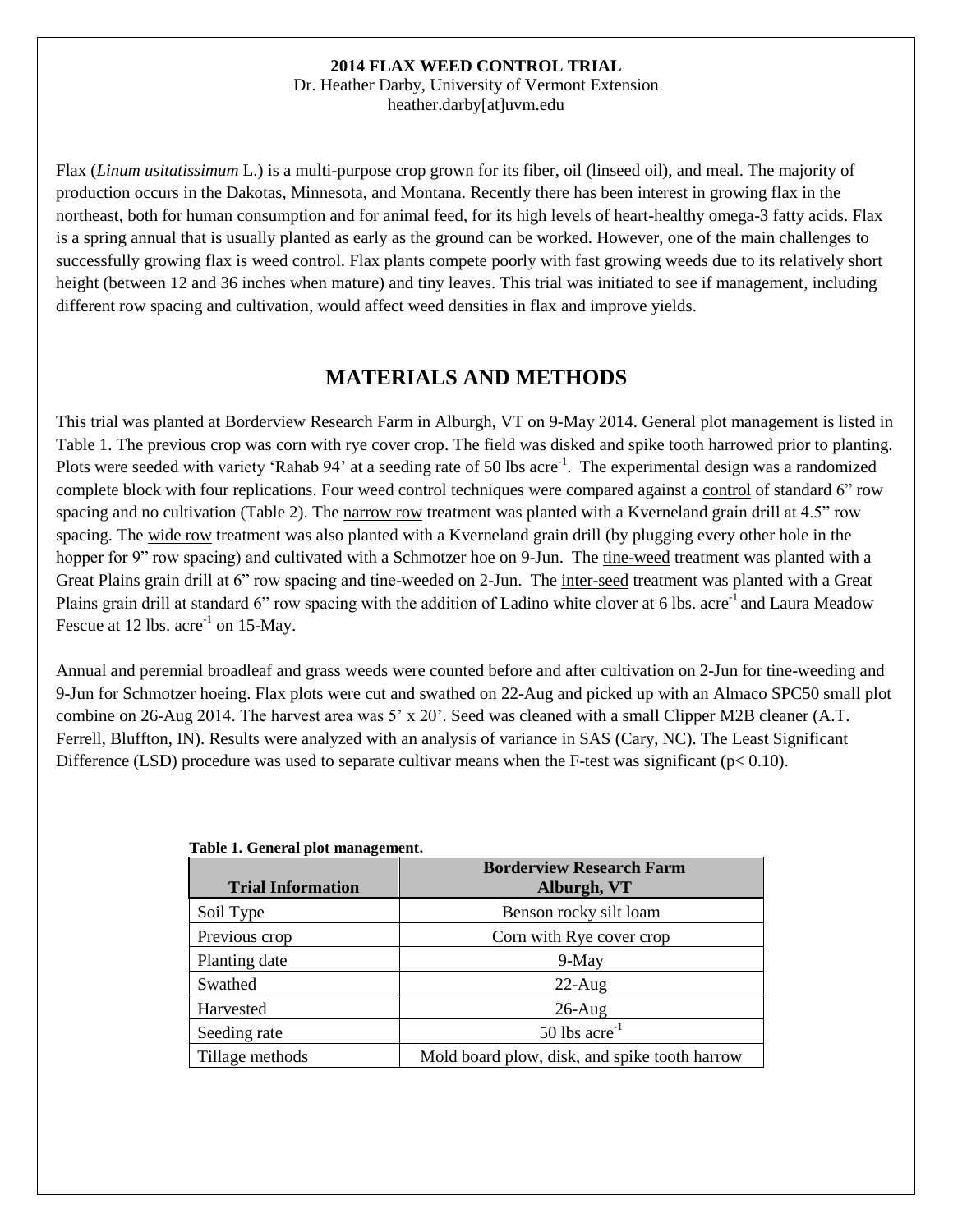| <b>Treatment</b>             | <b>Row spacing</b><br>inches | <b>Planter</b>           | <b>Cultivation</b> |
|------------------------------|------------------------------|--------------------------|--------------------|
| Narrow row                   | 4.5                          | Kverneland grain drill   | none               |
| Wide row with<br>cultivation | 9                            | Kverneland grain drill   | Schmotzer hoe      |
| Tine-weed                    | 6                            | Great Plains grain drill | Tine-weeder        |
| Inter-seed                   | 6                            | Great Plains grain drill | none               |
| Control                      | 6                            | Great Plains grain drill | none               |

#### **Table 2. Weed control techniques.**

Variations in yield and quality can occur because of variations in genetics, soil, weather and other growing conditions. Statistical analysis makes it possible to determine whether a difference among varieties is real, or whether it might have occurred due to other variations in the field. At the bottom of each table, a LSD value is presented for each variable (i.e. yield). Least Significant differences (LSD's) at the 10% level of probability are shown. Where the difference between two treatments within a column is equal to or greater than the LSD value at the bottom of the column, you can be sure in 9 out of 10 chances that there is a real difference between the two varieties. Treatments that were not significantly lower in

performance than the highest value in a particular column are indicated with an asterisk. In the example to the right, A is significantly different from C but not from B. The difference between A and B is equal to 1.5, which is less than the LSD value of 2.0. This means that these varieties did no differ in yield. The difference between A and C is equal to 3.0, which is greater than the LSD value of 2.0. This means that the yields of these varieties were significantly different from one another. The asterisk indicates that B was not significantly lower than the top yielding variety.

|    | <b>Variety</b> | Yield  |
|----|----------------|--------|
|    | A              | 6.0    |
| λt | B              | $7.5*$ |
|    |                | $9.0*$ |
|    | LSD            | 2.0    |

## **RESULTS AND DISCUSSION**

Seasonal precipitation and temperature recorded at a weather station in Alburgh, VT are shown in Table 3. From May to August, there was an accumulation of 4,109 Growing Degree Days (GDDs) in Alburgh which is 2 GDDs more than the 30-year average. Flax needs 1,603 GDDs to reach maturity.

| Tubic of Scasonal weather data concetted in friour city was not to |      |      |        |        |
|--------------------------------------------------------------------|------|------|--------|--------|
| Alburgh, VT                                                        | May  | June | July   | August |
| Average temperature $(^{\circ}F)$                                  | 57.4 | 66.9 | 69.7   | 67.6   |
| Departure from normal                                              | 1.0  | 1.1  | $-0.9$ | $-1.2$ |
|                                                                    |      |      |        |        |
| Precipitation (inches)                                             | 4.90 | 6.09 | 5.15   | 3.98   |
| Departure from normal                                              | 1.45 | 2.40 | 1.00   | 0.07   |
|                                                                    |      |      |        |        |
| Growing Degree Days (base 32°F)                                    | 789  | 1041 | 1171   | 1108   |
| Departure from normal                                              | 33   | 27   | -27    | $-31$  |

|  |  | Table 3. Seasonal weather data <sup>1</sup> collected in Alburgh, VT, 2014. |  |  |
|--|--|-----------------------------------------------------------------------------|--|--|
|  |  |                                                                             |  |  |

Flax yields averaged 1,158 lbs. acre<sup>-1</sup> in 2014 (Table 4 and Figure 1). There was no significant difference in yields or test weight amongst any of the weed control techniques. However, the average yield was more than double the 2013 average. The reasons for this increase in yield likely include lower weed pressure and better harvest technique. Overall, the weed pressure in 2014 was much less than 2013. The average weed populations were 169 weeds meter<sup>-2</sup> compared to 423 weeds meter<sup>-2</sup> in 2013. Likely the low weed pressure experienced by flax in 2014 resulted in adequate yields regardless of weed control technique. To harvest, plots were cut and swathed, and picked up with a combine four days later. This technique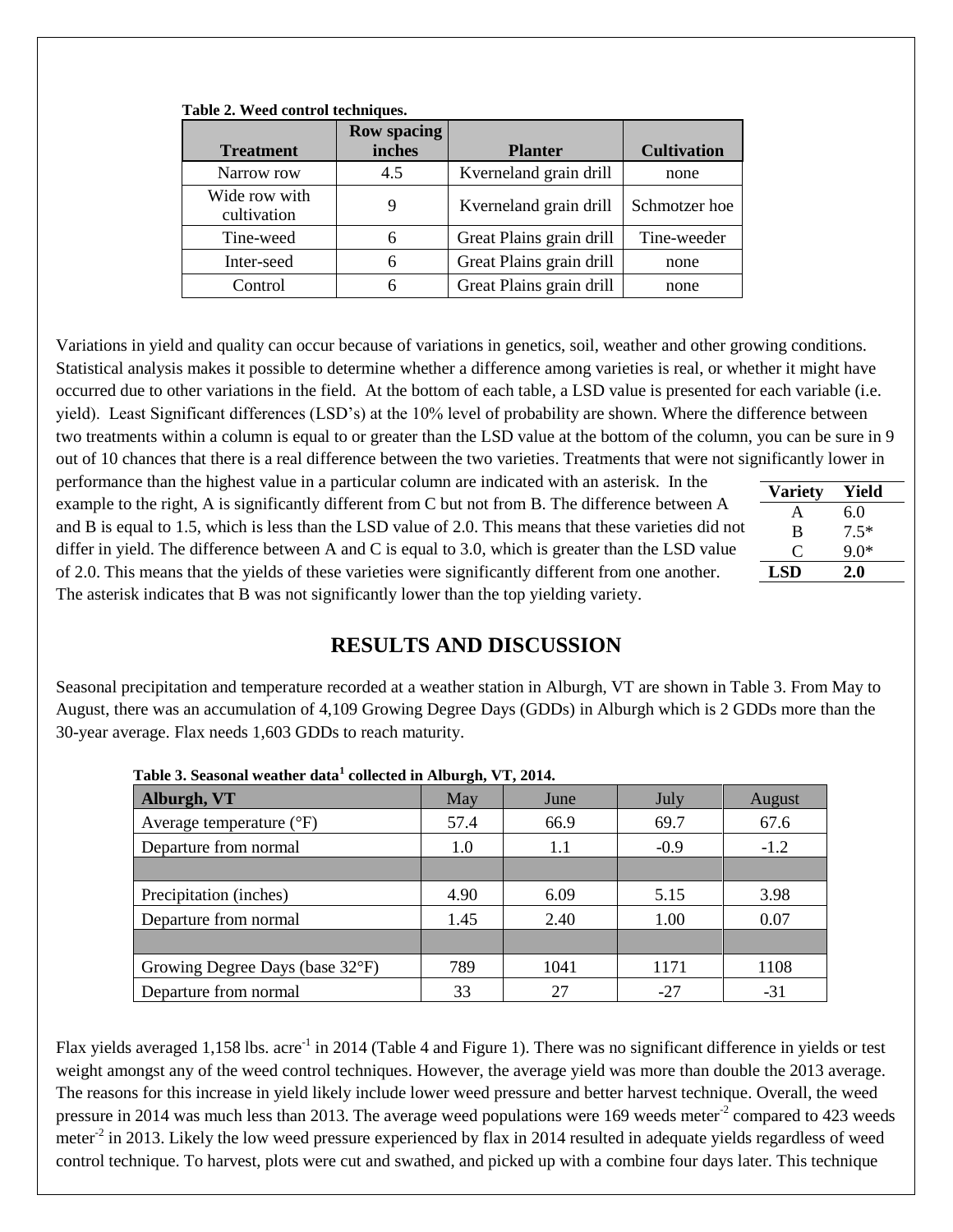allowed the flax and weed biomass to dry down. Additional adjustments to the combine, such as turning the air off, prevented flax seed from being lost in the combine.

|                           | Yield     | <b>TW</b>  |
|---------------------------|-----------|------------|
|                           | lbs/acre  | lbs/bushel |
| Wide row w/ Schmotzer hoe | 1073      | 53.1       |
| Inter-seed                | 1129      | 53.0       |
| Tine-weed                 | 1194      | 55.0       |
| Narrow row                | 1195      | 54.9       |
| Control                   | 1198      | 53.6       |
| <b>Trial Mean</b>         | 1158      | 53.9       |
| LSD(p<0.10)               | <b>NS</b> | <b>NS</b>  |

**Table 4. Harvest yield and test weight of flax grown with different weed control techniques, Alburgh, VT, 2014.**

NS – No significant difference amongst weed control techniques.



**Figure 1. Yield and test weight of flax grown with different weed control techniques, Alburgh, VT**.

Overall, cultivation approximately one month after planting reduced weed pressure in the flax plots by about 90% (Table 5). Cultivating with a Schmotzer hoe removed 91% of all weeds, while tine-weeding removed 88%. There was no significant difference in the amount of weeds removed from either cultivation technique. Cultivation appears to be an adequate technique to control weeds in flax especially under moderate weed pressure. Timing of the cultivation is important for successful removal of weed species. The cultivation occurred when the weeds were in the cotyledon to first leaf stages making them easier to remove with mechanical equipment.